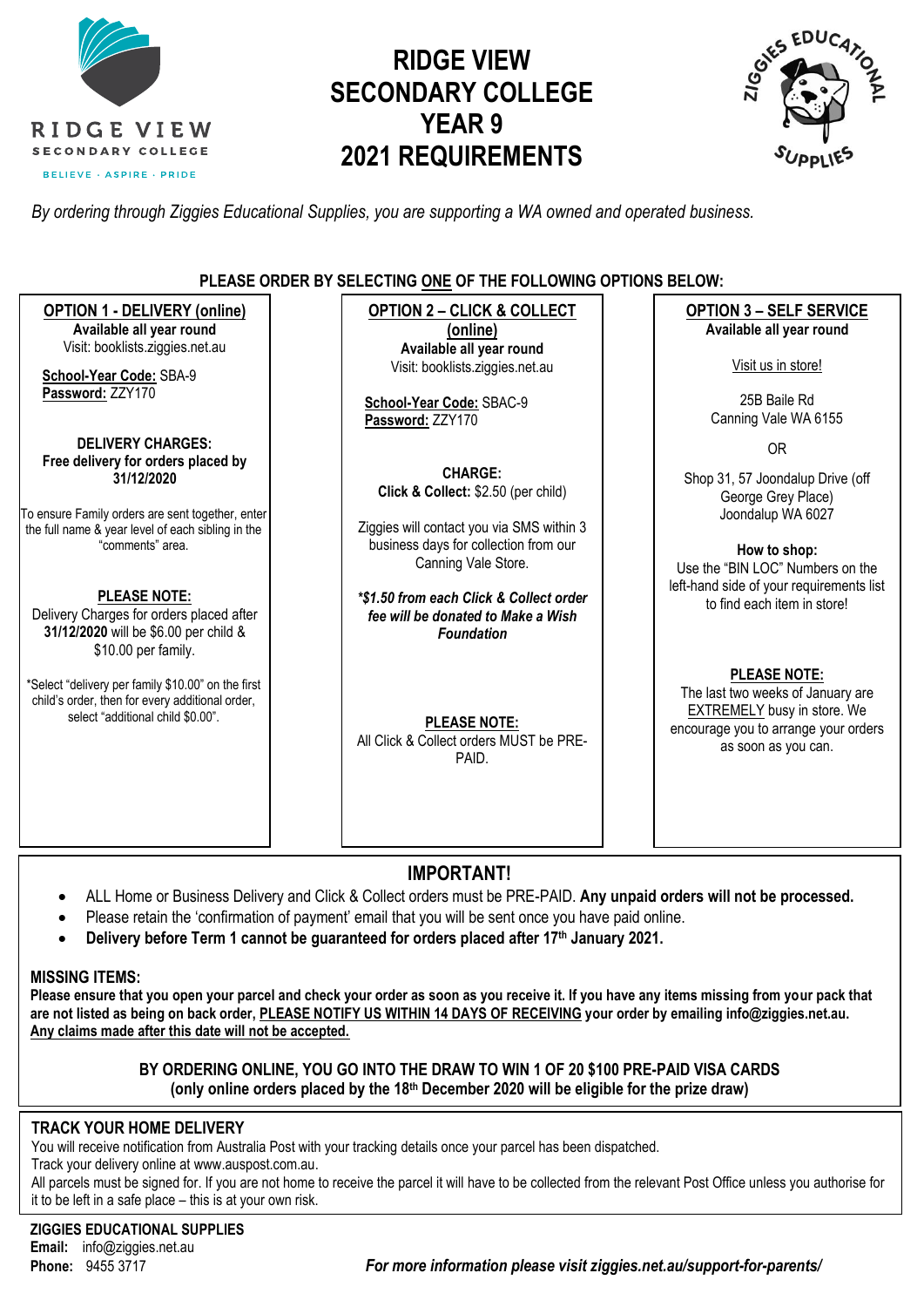

*Follow us on social media to see our latest specials and events.*



#### **REFUNDS:**

- Refunds will be granted for textbooks/workbooks on your Requirements List that are in **PERFECT** condition up to the **14 th February 2021 or 14 days from date of purchase** (whichever is the latter). PERFECT condition = still wrapped in packaging, no name written on, no bent corners, no book covering.
- **NO REFUNDS WILL BE ISSUED FOR DIGITAL PRODUCTS**

 $9:00$ am –  $3:00$ pm

 $9:00$ am – 5:00pm

 $9:00$ am – 3:00pm

- **NO REFUNDS WILL BE ISSUED FOR ITEMS MARKED WITH A #, THESE ITEMS ARE FIRM SALE.**
- Ziggies will gladly refund or exchange any items deemed faulty from the manufacturer.
- **YOU MUST BRING IN YOUR RECEIPT. A REFUND WILL NOT BE GIVEN IF THE RECEIPT IS NOT PRESENTED.**

#### **Store Trading Hours:**

*Extended hours:* Sat 9<sup>th</sup> Jan

### **Store locations:**

❖ 25B Baile Rd Canning Vale WA 6155

*(Please be aware that there is limited parking in the last two weeks of January. Please be respectful of neighbouring businesses. To avoid parking issues, we strongly encourage you to visit our store earlier or select the click and collect option)*

❖ Shop 31, 57 Joondalup Drive (off George Grey Place) Joondalup WA 6027

*(There is extra parking at Edgewater Train Station – show us a photo of your ticket to be reimbursed the \$2.00 fee) \*valid until 2nd March 2021*

**\* Christmas Eve (24th Dec) 9:00am-3:00pm**

Mon – Fri 9:00am – 5:00pm Saturday 9:00am – 1:00pm

 $\text{Sat } 16^{\text{th}}$  Jan  $\text{Sat } 23^{\text{rd}}$  Jan  $\text{Sat } 9:00 \text{am} - 5:00 \text{pm}$ 

Thurs  $28<sup>th</sup>$  Jan  $8:00$ am –  $6:00$ pm Fri 29th Jan 8:00am – 6:00pm  $Sat 30<sup>th</sup> Jan$  9:00am – 5:00pm Sun 31st Jan 11:00am – 4:00pm Mon 1st Feb 8:00am – 6:00pm

**\* Closed all public holidays (i.e. Christmas Day, Boxing Day, New Year's Day, Australia Day etc.)**

#### **Covid-19:**

Sat 6<sup>th</sup> Feb

Due to the current situation with Covid-19, we will be monitoring and restricting (if necessary) the number of customers in store for the safety of our customers and staff. If you are visiting our stores in the last 2 weeks of January, please be aware that you may need to wait in line to enter our stores for self-service, so please limit the number of family members you bring with you. We highly recommend that you visit before this time or select the click and collect option.

**------------------------------------------------------------------------------------------------------------------------------------------------------------------------**

#### **Plastic Bags:**

We encourage you to bring re-usable bags into store if doing self-service. Re-usable plastic and fabric bags will be available to purchase if required.

#### *Please cut along this line and retain this slip as a reminder*

#### **ADDITIONAL NOTES**

EACH YEAR GROUP HAS BEEN COLOUR CODED, YEAR 9'S ARE BLUE. HOWEVER ASTRONOMY AND FORENSICS WILL NEED PURPLE FOLDERS. CAN YOU PLEASE ENSURE YOU PURCHASE THE REQUIRED ITEMS.

**.**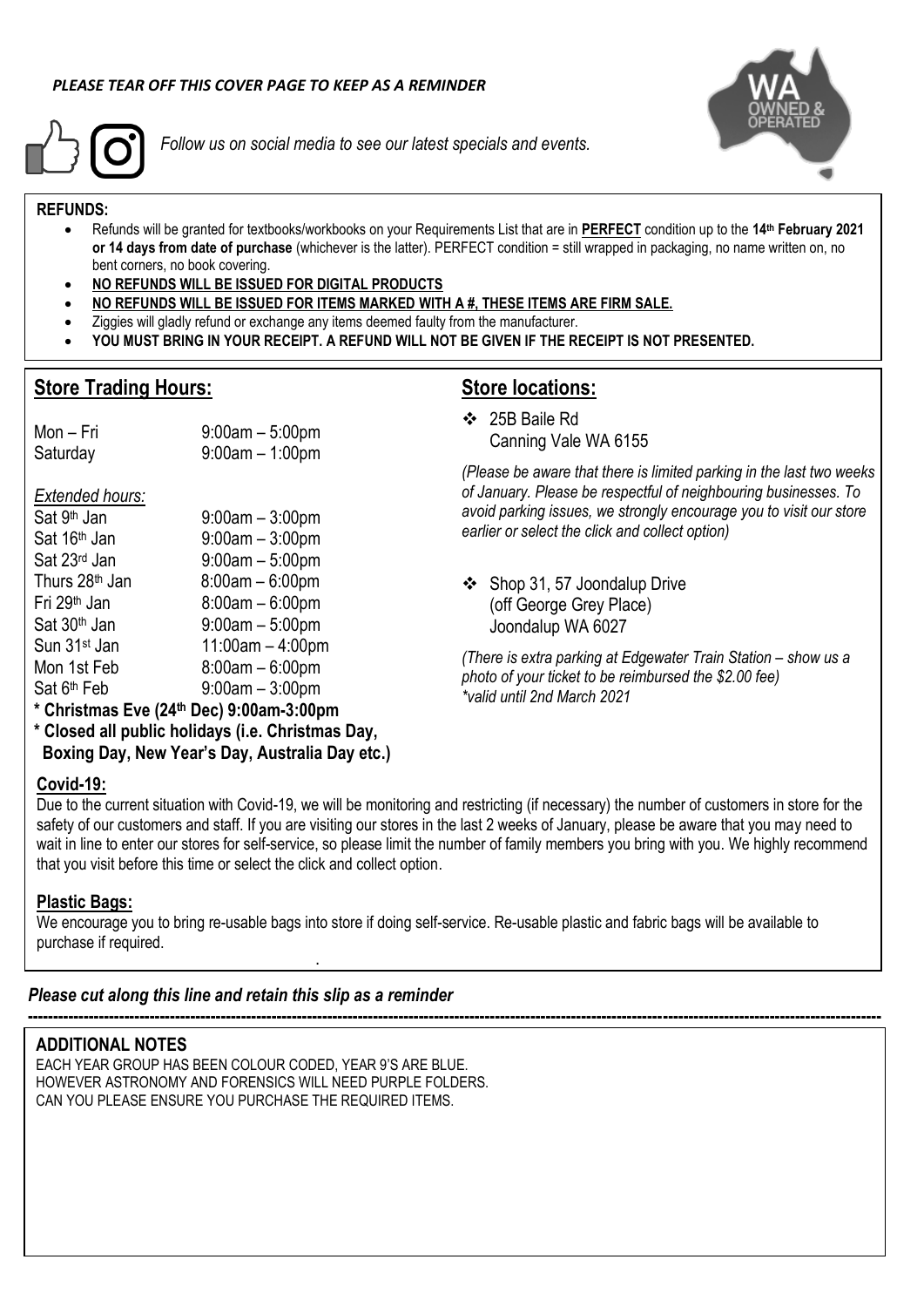| Parent Contact #: ____________________________ |                                                                              | Parent Name: Name: Name and Name and Name and Name and Name and Name and Name and Name and Name and Name and N |              |                   |                  |                  |
|------------------------------------------------|------------------------------------------------------------------------------|----------------------------------------------------------------------------------------------------------------|--------------|-------------------|------------------|------------------|
|                                                |                                                                              |                                                                                                                |              |                   |                  |                  |
|                                                |                                                                              |                                                                                                                |              |                   |                  |                  |
|                                                |                                                                              |                                                                                                                |              |                   |                  |                  |
| <b>BIN LOC</b>                                 | <b>ITEM</b>                                                                  | PLEASE TICK THE ITEMS YOU WISH TO PURCHASE<br><b>NOTES</b>                                                     | $\checkmark$ |                   | QTY PRICE EA     | <b>TOTAL</b>     |
|                                                | <b>20 DOLLAR BOSS</b>                                                        |                                                                                                                |              |                   |                  |                  |
| 0127                                           | Display Book A4 20 Inserts Clear Front Blue                                  |                                                                                                                |              | $\mathbf{1}$      | \$1.55           | \$1.55           |
| 0201*                                          | Exercise Book Olympic A4 48 Page 8mm                                         |                                                                                                                |              | 1                 | \$0.95           | \$0.95           |
|                                                | <b>SUBTOTAL</b>                                                              |                                                                                                                |              |                   |                  | \$2.50           |
|                                                | <b>2D - VISUAL ART PRINTMAKING</b>                                           |                                                                                                                |              |                   |                  |                  |
| 0168                                           | Document Wallet A3 With Button Clear                                         |                                                                                                                |              | $\mathbf{1}$      | \$2.90           | \$2.90           |
| 0443                                           | Pencil Staedtler Tradition HB                                                |                                                                                                                |              | 5                 | \$0.50           | \$2.50           |
|                                                | <b>SUBTOTAL</b>                                                              |                                                                                                                |              |                   |                  | \$5.40           |
|                                                |                                                                              |                                                                                                                |              |                   |                  |                  |
|                                                | <b>3D VISUAL ART - CERAMICS</b>                                              |                                                                                                                |              |                   |                  |                  |
| 0168<br>0449                                   | Document Wallet A3 With Button Clear<br>Pencil Staedtler Tradition 4H        |                                                                                                                |              | $\mathbf{1}$<br>5 | \$2.90<br>\$0.50 | \$2.90           |
|                                                | <b>SUBTOTAL</b>                                                              |                                                                                                                |              |                   |                  | \$2.50<br>\$5.40 |
|                                                |                                                                              |                                                                                                                |              |                   |                  |                  |
| <b>ASTRONOMY</b>                               |                                                                              |                                                                                                                |              |                   |                  |                  |
| 0185                                           | Document Wallet Plastic Purple                                               |                                                                                                                |              | $\mathbf{1}$      | \$1.85           | \$1.85           |
| 0201*                                          | Exercise Book Olympic A4 48 Page 8mm                                         |                                                                                                                |              | 1                 | \$0.95           | \$0.95           |
|                                                | <b>SUBTOTAL</b>                                                              |                                                                                                                |              |                   |                  | \$2.80           |
|                                                |                                                                              |                                                                                                                |              |                   |                  |                  |
| <b>DANCE</b><br>0201*                          | Exercise Book Olympic A4 48 Page 8mm                                         |                                                                                                                |              | $\mathbf{1}$      | \$0.95           | \$0.95           |
|                                                |                                                                              | Students to provide: 1 Black T-Shirt/Singlet, 1 Black Tights (girls)/Black pants (boys), [source elsewhere].   |              |                   |                  |                  |
|                                                | <b>SUBTOTAL</b>                                                              |                                                                                                                |              |                   |                  | \$0.95           |
|                                                |                                                                              |                                                                                                                |              |                   |                  |                  |
|                                                | <b>DIGITAL GRAPHIC DESIGN</b>                                                |                                                                                                                |              |                   |                  |                  |
| 0050                                           | Binder Lever Arch File A4 PE Blue                                            |                                                                                                                |              | $\mathbf{1}$      | \$5.00           | \$5.00           |
| 0406                                           | # Pen Medium Point Artline 8210 Blue                                         |                                                                                                                |              | 1                 | \$0.35           | \$0.35           |
|                                                | <b>SUBTOTAL</b>                                                              |                                                                                                                |              |                   |                  | \$5.35           |
|                                                | <b>DIGITAL TECHNOLOGIES</b>                                                  |                                                                                                                |              |                   |                  |                  |
| 0050                                           | Binder Lever Arch File A4 PE Blue                                            |                                                                                                                |              | $\mathbf{1}$      | \$5.00           | \$5.00           |
| 0406                                           | # Pen Medium Point Artline 8210 Blue                                         |                                                                                                                |              | 1                 | \$0.35           | \$0.35           |
|                                                | <b>SUBTOTAL</b>                                                              |                                                                                                                |              |                   |                  | \$5.35           |
|                                                | <b>EDISON PROJECT</b>                                                        |                                                                                                                |              |                   |                  |                  |
| 0127                                           | Display Book A4 20 Inserts Clear Front Blue                                  |                                                                                                                |              | 1                 | \$1.55           | \$1.55           |
| 0201*                                          | Exercise Book Olympic A4 48 Page 8mm                                         |                                                                                                                |              | 1                 | \$0.95           | \$0.95           |
|                                                | <b>SUBTOTAL</b>                                                              |                                                                                                                |              |                   |                  | \$2.50           |
| <b>ENGLISH</b>                                 |                                                                              |                                                                                                                |              |                   |                  |                  |
| 0169                                           | Document Wallet A4 With Button Blue                                          |                                                                                                                |              | $\overline{2}$    | \$1.05           | \$2.10           |
| 0235                                           | Exercise Book Olympic A4 96 Page 8mm                                         |                                                                                                                |              | 3                 | \$1.15           | \$3.45           |
| 0530                                           | Scrap Book Wings 335x245mm 72 Page                                           |                                                                                                                |              | 1                 | \$1.80           | \$1.80           |
|                                                | <b>SUBTOTAL</b>                                                              |                                                                                                                |              |                   |                  | \$7.35           |
|                                                |                                                                              |                                                                                                                |              |                   |                  |                  |
| 0127                                           | <b>ENTERTAINING WITH FOOD</b><br>Display Book A4 20 Inserts Clear Front Blue |                                                                                                                |              |                   | \$1.55           | \$1.55           |
| 0201*                                          | Exercise Book Olympic A4 48 Page 8mm                                         |                                                                                                                |              | $\mathbf{1}$<br>1 | \$0.95           | \$0.95           |
|                                                | 2L Plastic container with lid is required - see Kmart.                       |                                                                                                                |              |                   |                  |                  |
|                                                | <b>SUBTOTAL</b>                                                              |                                                                                                                |              |                   |                  | $\sqrt{2.50}$    |

*Prices for the above items will be charged in store. All prices include GST. Prices are subject to change.* 

*NO REFUNDS WILL BE ISSUED FOR ITEMS MARKED WITH A # .*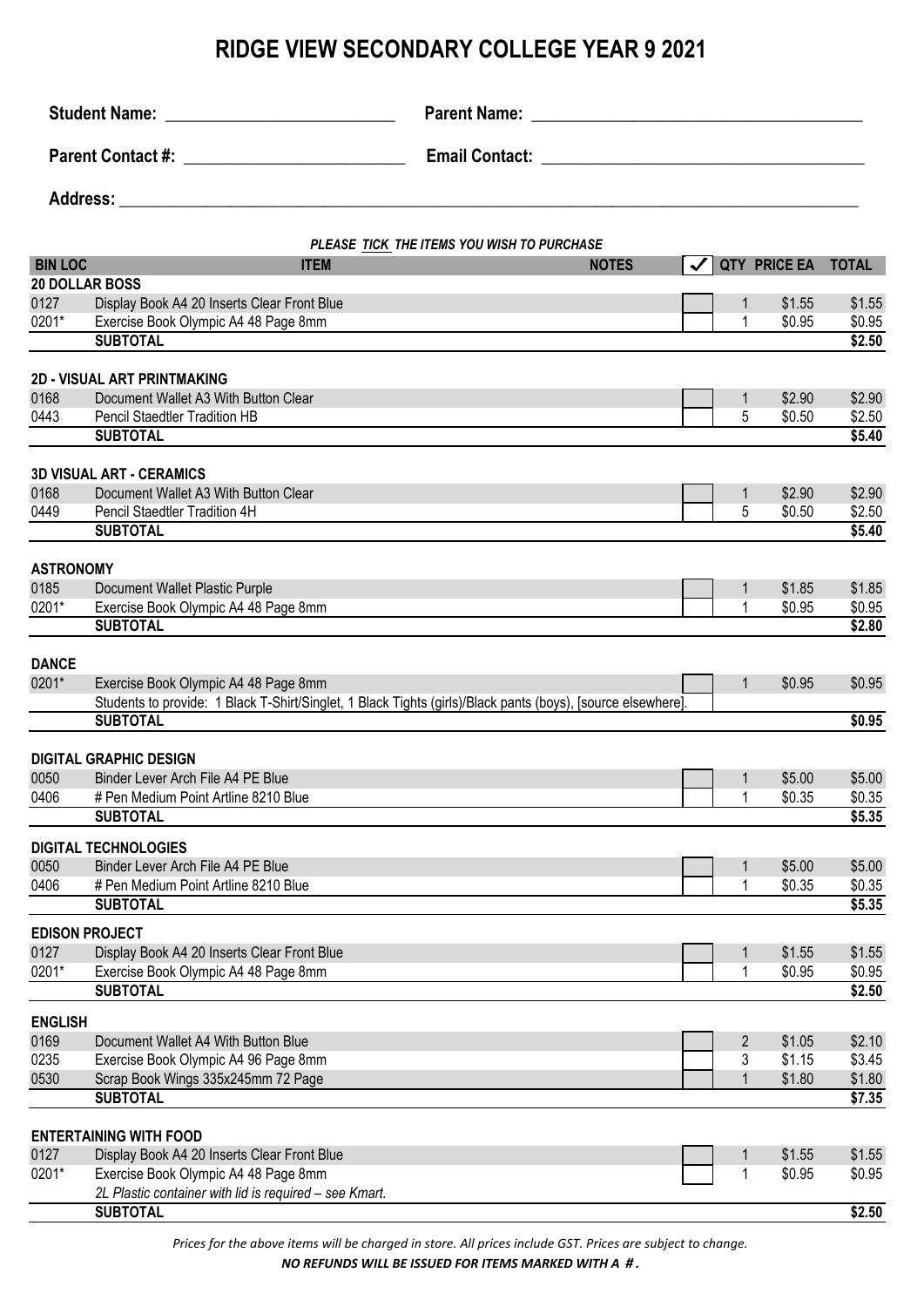| <b>FOOD FOR YOU</b>          |                                                                                 |                |         |         |
|------------------------------|---------------------------------------------------------------------------------|----------------|---------|---------|
| 0127                         | Display Book A4 20 Inserts Clear Front Blue                                     | 1              | \$1.55  | \$1.55  |
| 0201*                        | Exercise Book Olympic A4 48 Page 8mm                                            | 1              | \$0.95  | \$0.95  |
|                              | 2L Plastic container with lid is required - see Kmart.                          |                |         |         |
|                              | <b>SUBTOTAL</b>                                                                 |                |         | \$2.50  |
|                              | <b>FOOD FROM AROUND THE WORLD</b>                                               |                |         |         |
| 0127                         | Display Book A4 20 Inserts Clear Front Blue                                     | $\mathbf{1}$   | \$1.55  | \$1.55  |
| 0201*                        | Exercise Book Olympic A4 48 Page 8mm                                            | 1              | \$0.95  | \$0.95  |
|                              | 2L Plastic container with lid is required - see Kmart.                          |                |         |         |
|                              | <b>SUBTOTAL</b>                                                                 |                |         | \$2.50  |
|                              |                                                                                 |                |         |         |
| <b>FORENSICS</b>             |                                                                                 |                |         |         |
| 0185                         | Document Wallet Plastic Purple                                                  | 1              | \$1.85  | \$1.85  |
| 0201*                        | Exercise Book Olympic A4 48 Page 8mm                                            | 1              | \$0.95  | \$0.95  |
|                              | <b>SUBTOTAL</b>                                                                 |                |         | \$2.80  |
|                              | <b>GENERAL STATIONERY</b>                                                       |                |         |         |
| 0196                         | Eraser Large Vinyl                                                              | $\overline{2}$ | \$0.40  | \$0.80  |
| 0281                         | # Highlighter Maped Assorted Colours in Wallet 4                                | 1              | \$3.15  | \$3.15  |
| 0315                         | # Marker Bullet Texta Wallet 10                                                 | $\mathbf{1}$   | \$5.30  | \$5.30  |
| 0388                         | # Pen Artline 200 0.4mm Black                                                   | 1              | \$2.70  | \$2.70  |
| 0392                         | # Pen Artline 210 0.6mm Black                                                   | $\mathbf{1}$   | \$2.70  | \$2.70  |
| 0406                         | # Pen Medium Point Artline 8210 Blue                                            | 8              | \$0.35  | \$2.80  |
| 0407                         | # Pen Medium Point Artline 8210 Red                                             | 5              | \$0.35  | \$1.75  |
| 0419                         | Pencil Case Zip Top Micador 340x170mm                                           | 1              | \$2.35  | \$2.35  |
| 0426                         | Pencil Coloured Faber Classic 24                                                | $\mathbf{1}$   | \$7.90  | \$7.90  |
| 0441                         | Pencil Standard HB Columbia Copperplate                                         | 7              | \$0.40  | \$2.80  |
| 0447                         | Pencil Standard 2B Columbia Copperplate                                         | $\mathfrak{Z}$ | \$0.40  | \$1.20  |
| 0470                         | Pencil Sharpener Single Hole Maped Shaker                                       | 1              | \$0.80  | \$0.80  |
| 0506                         | Ruler Wooden 30cm                                                               | $\mathbf{1}$   | \$0.60  | \$0.60  |
| 0510                         | Scissors Maped School 170mm                                                     | 1              | \$1.80  | \$1.80  |
|                              | If your child is left handed, please select the scissors below.                 |                |         |         |
| 0517                         | Scissors Micador 165mm Left Handed Green Handle                                 | 0              | \$1.80  | \$0.00  |
| 1070*                        | # Glue Stick UHU White 40g                                                      | $\sqrt{3}$     | \$2.75  | \$8.25  |
| 1418*                        | # USB Thumbdrive V3 3.0 Verbatim 32GB (available behind the counter at Ziggies) | 1              | \$19.95 | \$19.95 |
|                              | <b>SUBTOTAL</b>                                                                 |                |         | \$64.85 |
|                              |                                                                                 |                |         |         |
| <b>GLOBAL CHANGE</b><br>0169 | Document Wallet A4 With Button Blue                                             | 1              | \$1.05  | \$1.05  |
| 0201*                        | Exercise Book Olympic A4 48 Page 8mm                                            | 1              | \$0.95  | \$0.95  |
|                              | <b>SUBTOTAL</b>                                                                 |                |         | \$2.00  |
|                              |                                                                                 |                |         |         |
| <b>HASS</b>                  |                                                                                 |                |         |         |
| 0174                         | Document Wallet Cardboard Blue                                                  | $\overline{2}$ | \$0.85  | \$1.70  |
| 0201*                        | Exercise Book Olympic A4 48 Page 8mm                                            | 4              | \$0.95  | \$3.80  |
|                              | <b>SUBTOTAL</b>                                                                 |                |         | \$5.50  |
| <b>HEALTH</b>                |                                                                                 |                |         |         |
| 0169                         | Document Wallet A4 With Button Blue                                             | 1              | \$1.05  | \$1.05  |
| 0201*                        | Exercise Book Olympic A4 48 Page 8mm                                            | 1              | \$0.95  | \$0.95  |
|                              | <b>SUBTOTAL</b>                                                                 |                |         | \$2.00  |
|                              |                                                                                 |                |         |         |
| <b>HOUSE</b>                 |                                                                                 |                |         |         |
| 0201*                        | Exercise Book Olympic A4 48 Page 8mm                                            | 1              | \$0.95  | \$0.95  |
|                              | <b>SUBTOTAL</b>                                                                 |                |         | \$0.95  |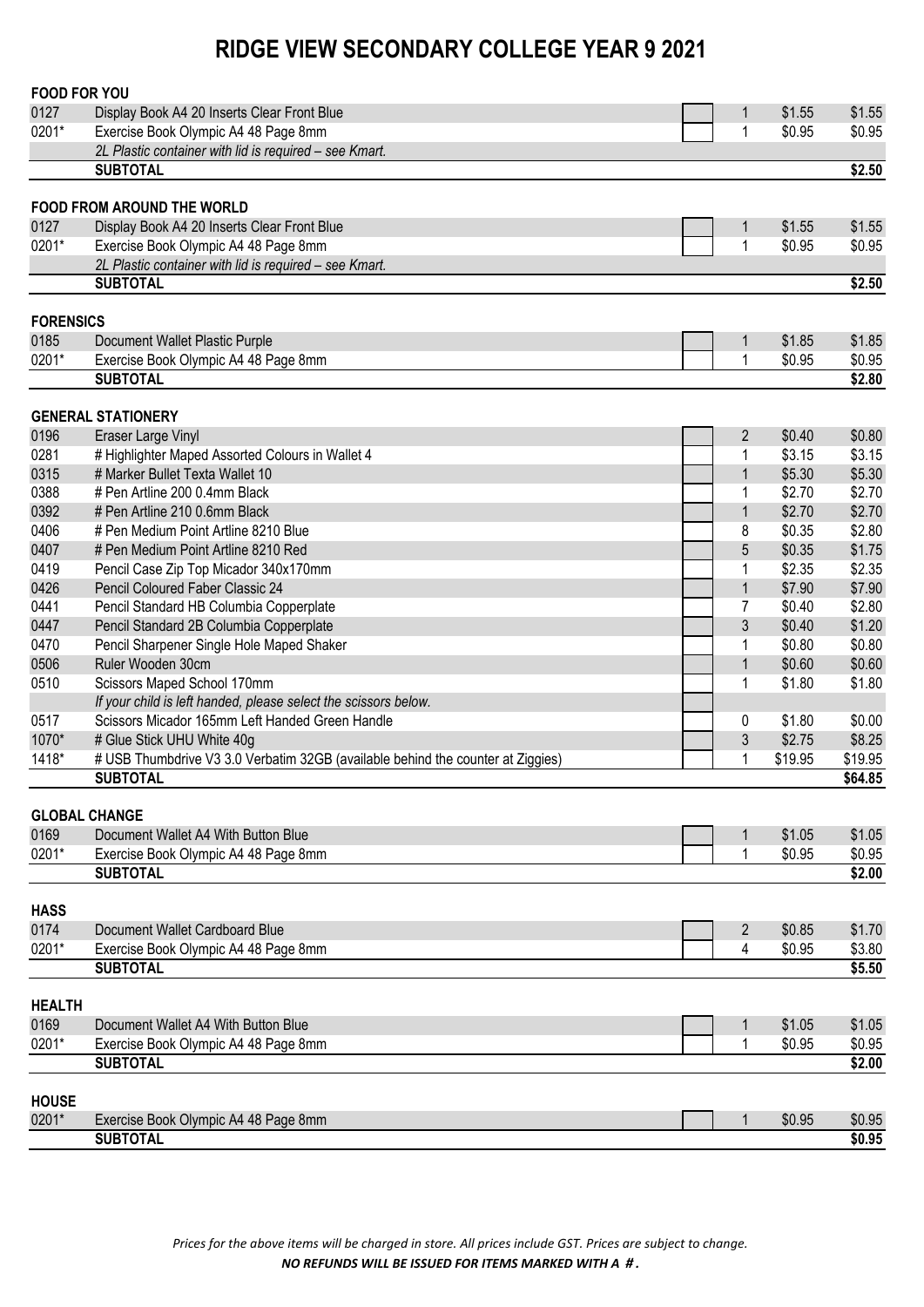|                 | <b>MATERIALS AND DESIGNS</b>                                                  |                |         |         |
|-----------------|-------------------------------------------------------------------------------|----------------|---------|---------|
| 0050            | Binder Lever Arch File A4 PE Blue                                             | 1              | \$5.00  | \$5.00  |
| 0235            | Exercise Book Olympic A4 96 Page 8mm                                          | 1              | \$1.15  | \$1.15  |
| 0406            | # Pen Medium Point Artline 8210 Blue                                          | $\mathbf{1}$   | \$0.35  | \$0.35  |
| 0507            | <b>Safety Glasses</b>                                                         | 1              | \$7.15  | \$7.15  |
|                 | Only if not purchased in Yr7 or Yr8                                           |                |         |         |
|                 | <b>SUBTOTAL</b>                                                               |                |         | \$13.65 |
|                 | <b>MATHEMATICS</b>                                                            |                |         |         |
| 0103            | Compass Micador 325                                                           | 1              | \$1.10  | \$1.10  |
| 0169            | Document Wallet A4 With Button Blue                                           | 1              | \$1.05  | \$1.05  |
| 0235            | Exercise Book Olympic A4 96 Page 8mm                                          | 3              | \$1.15  | \$3.45  |
| 0499            | Protractor Celco 10cm 180 Degrees                                             | 1              | \$0.50  | \$0.50  |
| 1410*           | Calculator Scientific Texas TI-30XB (available behind the counter at Ziggies) | $\mathbf{1}$   | \$27.95 | \$27.95 |
|                 | Only if not purchased in Yr7 or Yr8                                           |                |         |         |
|                 | <b>SUBTOTAL</b>                                                               |                |         | \$34.05 |
|                 | PHYSICAL EDUCATION                                                            |                |         |         |
| 0174            | Document Wallet Cardboard Blue                                                | 1              | \$0.85  | \$0.85  |
|                 | <b>SUBTOTAL</b>                                                               |                |         | \$0.85  |
|                 |                                                                               |                |         |         |
|                 | PHYSICAL PURSUITS                                                             |                |         |         |
| 0169            | Document Wallet A4 With Button Blue                                           | $\mathbf{1}$   | \$1.05  | \$1.05  |
| $0201*$         | Exercise Book Olympic A4 48 Page 8mm                                          | 1              | \$0.95  | \$0.95  |
|                 | College Sport Uniform is compulsory when doing Physical Pursuits.             |                |         |         |
|                 | <b>SUBTOTAL</b>                                                               |                |         | \$2.00  |
| <b>SCIENCE</b>  |                                                                               |                |         |         |
| 0174            | Document Wallet Cardboard Blue                                                | $\overline{2}$ | \$0.85  | \$1.70  |
| 0201*           | Exercise Book Olympic A4 48 Page 8mm                                          | 4              | \$0.95  | \$3.80  |
|                 | <b>SUBTOTAL</b>                                                               |                |         | \$5.50  |
|                 | <b>SPATIAL TECHNOLOGIES</b>                                                   |                |         |         |
| 0169            | Document Wallet A4 With Button Blue                                           | 1              | \$1.05  | \$1.05  |
| 0201*           | Exercise Book Olympic A4 48 Page 8mm                                          | 1              | \$0.95  | \$0.95  |
|                 | <b>SUBTOTAL</b>                                                               |                |         | \$2.00  |
|                 |                                                                               |                |         |         |
|                 | <b>SPECIALIST MUSIC AND BAND</b>                                              |                |         |         |
| 0127            | Display Book A4 20 Inserts Clear Front Blue                                   | 1              | \$1.55  | \$1.55  |
| 0196            | Eraser Large Vinyl                                                            | 1              | \$0.40  | \$0.40  |
| 0451            | Pencil Staedtler Tradition H                                                  | 5              | \$0.50  | \$2.50  |
| 1134*           | Music Manuscript Book A4 96 Page                                              | 1              | \$1.95  | \$1.95  |
|                 | <b>SUBTOTAL</b>                                                               |                |         | \$6.40  |
|                 | <b>SPORT SCIENCE</b>                                                          |                |         |         |
| 0169            | Document Wallet A4 With Button Blue                                           | $\mathbf{1}$   | \$1.05  | \$1.05  |
| 0235            | Exercise Book Olympic A4 96 Page 8mm                                          | 1              | \$1.15  | \$1.15  |
|                 | College Sport Uniform is compulsory when doing Sport Science.                 |                |         |         |
|                 | <b>SUBTOTAL</b>                                                               |                |         | \$2.20  |
| <b>TEXTILES</b> |                                                                               |                |         |         |
| 0127            | Display Book A4 20 Inserts Clear Front Blue                                   | $\mathbf{1}$   | \$1.55  | \$1.55  |
| 0201*           | Exercise Book Olympic A4 48 Page 8mm                                          | 1              | \$0.95  | \$0.95  |
|                 | <b>SUBTOTAL</b>                                                               |                |         | \$2.50  |
|                 |                                                                               |                |         |         |

#### **ADDITIONAL NOTES GRAND TOTAL: \$**

EACH YEAR GROUP HAS BEEN COLOUR CODED, YEAR 9'S ARE BLUE. HOWEVER ASTRONOMY AND FORENSICS WILL NEED PURPLE FOLDERS. CAN YOU PLEASE ENSURE YOU PURCHASE THE REQUIRED ITEMS.

> *Prices for the above items will be charged in store. All prices include GST. Prices are subject to change. NO REFUNDS WILL BE ISSUED FOR ITEMS MARKED WITH A # .*